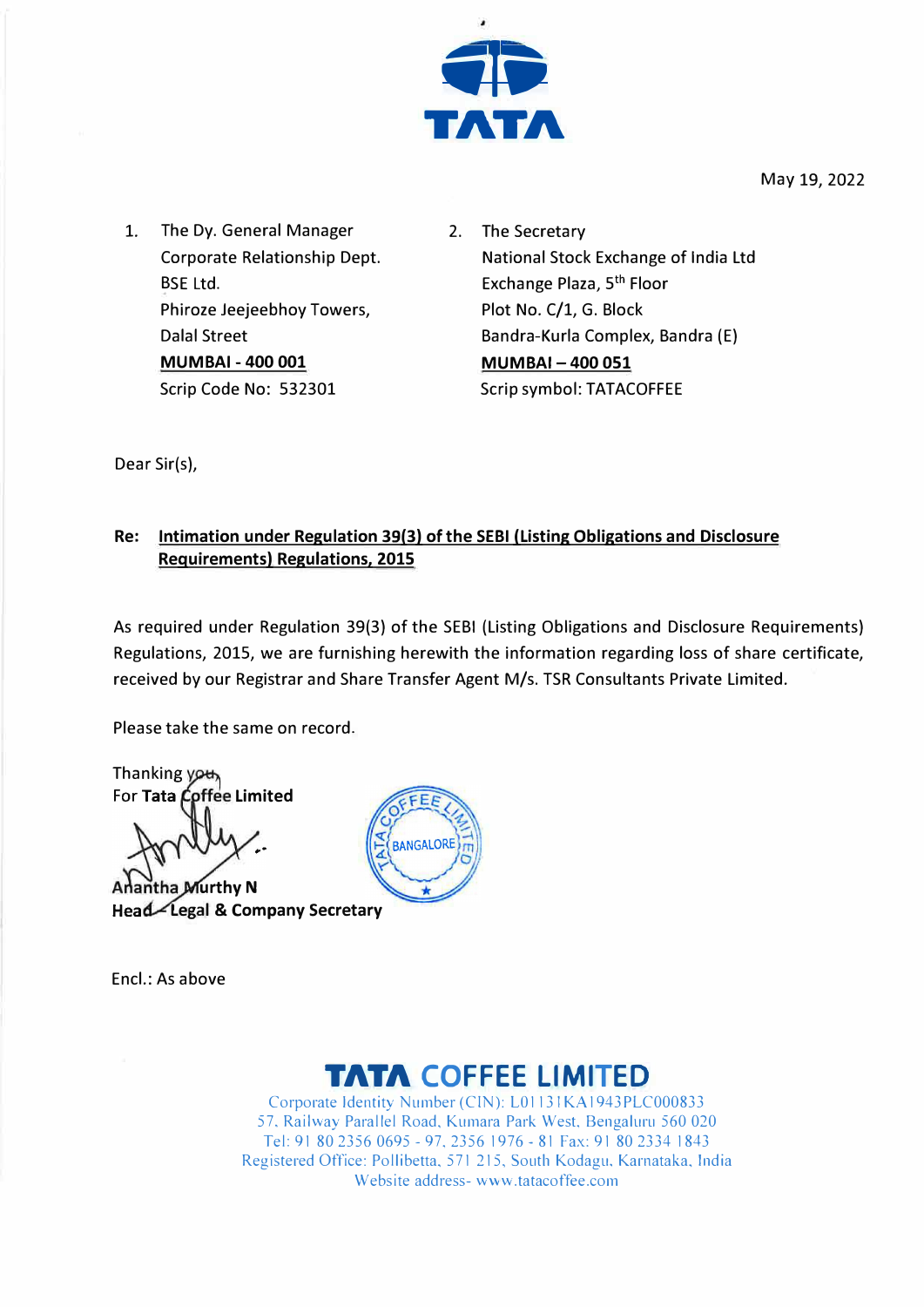

**Total Solutions Aepos,tory** 

**Date :-18/05/2022** 

**National Stock Exchange of India Ltd. Exchange Plaza Plot No.c-1, G-Block IFB Centre Bandra-Kurla Complex Bandra (East), Mumbai 400051 Maharashtra India** 

Attn : The Secretary of Stock Exchange

Dear Sir[s)/Madam,

UNIT Tata Coffee Limited RE LOSS OF SHARE CERTIFICATES.

We have to advise you to place the appended Notice regarding loss of Certificate[s] for attention of the Members of the Exchange, with instructions that they communicate to us immediately if they are in a position to give us information relating to any transaction or whereabouts of the original certificate[s).



**TSR CONSULTANTS PRIVATE LIMITED** 

(Subsidiary of Link Intime India Private Limited) C-101, 1st Floor, 247 Park, Lal Bahadur Shastri Marg, Vikhroli (West), Mumbai - 400083 CIN - U74999MH2018PTC307859 Tel.: +91 22 6656 8484 Fax: +91 22 6656 8494 E-mail : ssg-unit@teplindia.co.in Website : www. https://www.tcplindia.co.in

Business hours Monday to Friday 10.00 a.m. to 3.30 p.m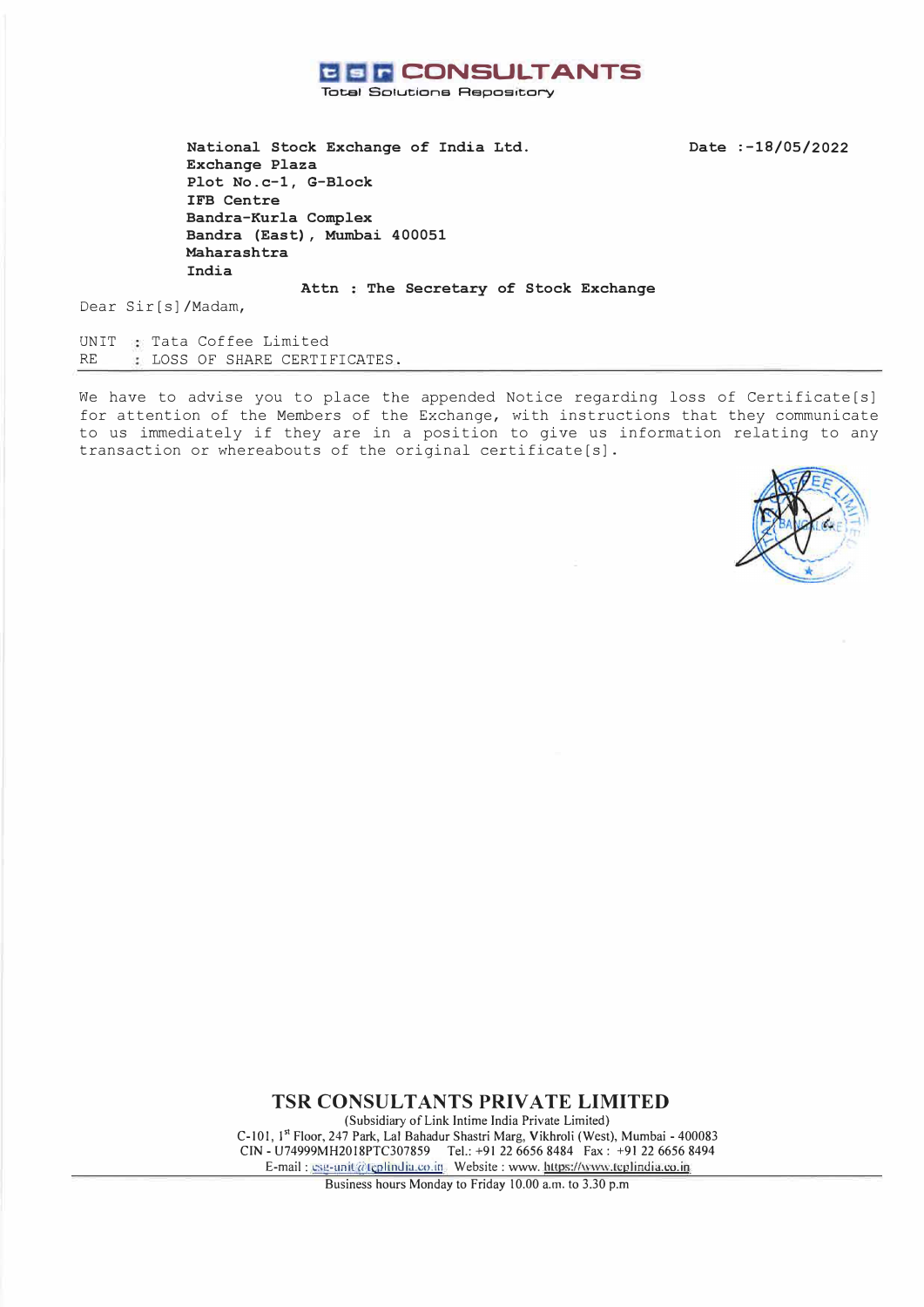

-Total Solutions Repos,tory

#### **Regd. Off NO. 57, RAILWAY PARALLEL ROAD KUMARA PARK (WEST) NOTICE Tata Coffee Limited BANGALORE KARNATAKA 560020**

NOTICE is hereby given that the certificate[s] for the under mentioned securities of the Company has / have been lost / mislaid and holder [s] of the said securities has/have applied to the Company to issue duplicate certificate[s]. Any person who has a claim in respect of the said securities should lodge such claim with the Company at the Registered Office, within 15 days from this date, else the Company will proceed to issue duplicate certificate[s] without further intimation.

| Folio No. | Name of the holders (Inc. Joint | Shares of Rs. 1.00/- | <sup>'</sup> Certificate | Distinctive Nos. |
|-----------|---------------------------------|----------------------|--------------------------|------------------|
|           | Holders)                        | each                 | No.                      |                  |
|           | $CEV0018656$ VIMLA ARORA        | 10                   | 8713                     | $6570271 -$      |
|           |                                 |                      |                          | 6570280          |

**Date :- 18/05/2022 Place :- Mumbai** 



**TSR CONSULTANTS PRIVATE LIMITED**  (Subsidiary of Link Intime India Private Limited) C-101, 1st Floor, 247 Park, Lal Bahadur Shastri Marg, Vikhroli (West), Mumbai - 400083 CIN - U74999MH2018PTC307859 Tel.: +91226656 8484 Fax: +91 22 6656 8494

E-mail: csg-unit@tcplindia.co.in Website: www. https://www.tcplindia.co.in Business hours Monday to Friday 10.00 a.m. to 3.30 p.m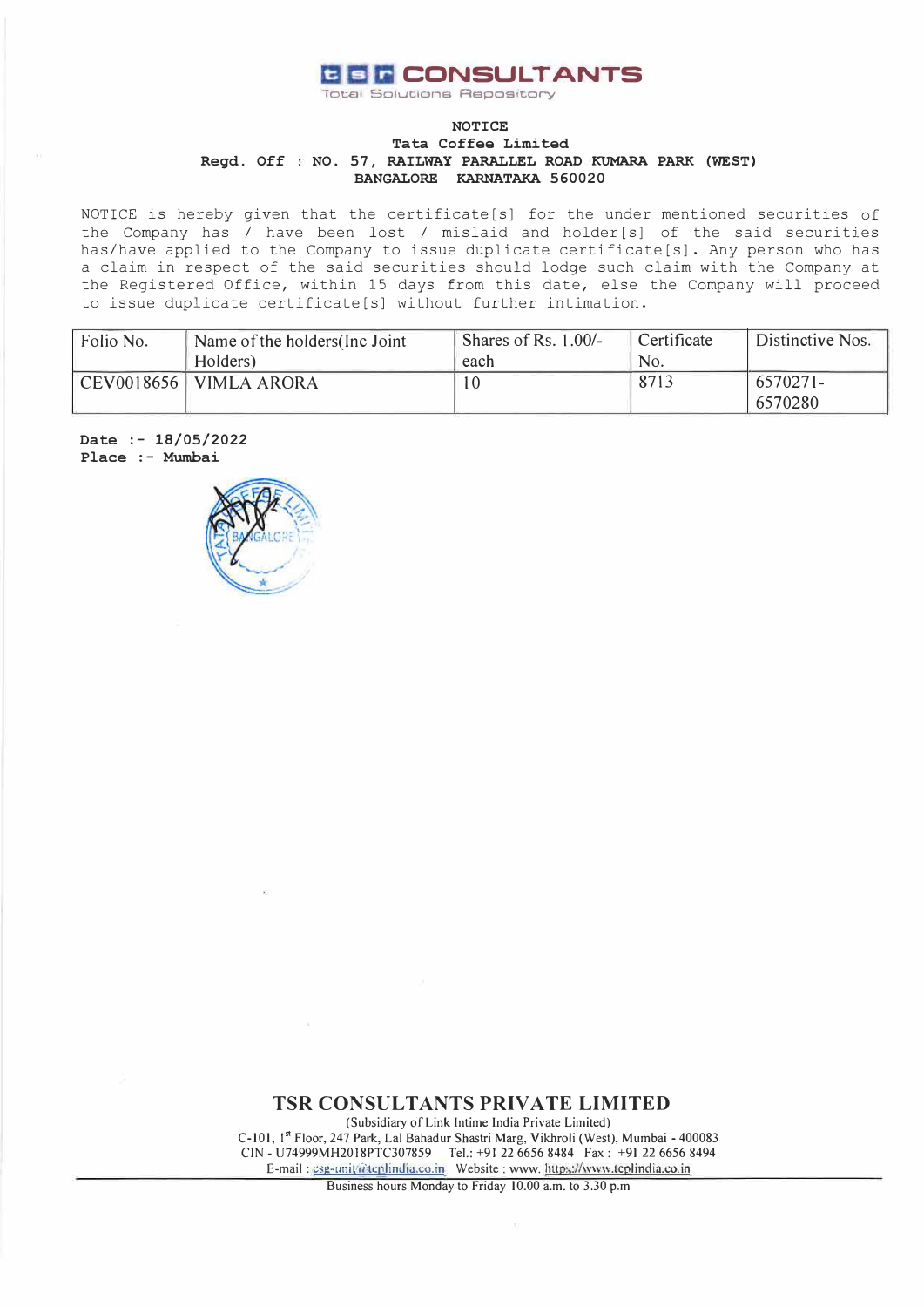

**Total Solutions Repository** 

#### **Regd. Off NO. 57, RAILWAY PARALLEL ROAD KUMARA PARK (WEST) NOTICE Tata Coffee Limited BANGALORE KARNATAKA 560020**

NOTICE is hereby given that the certificate[s] for the under mentioned securities of the Company has I have been lost / mislaid and holder[s] of the said securities has/have applied to the Company to issue duplicate certificate[s]. Any person who has a claim in respect of the said securities should lodge such claim with the Company at the Registered Office, within 15 days from this date, else the Company will proceed to issue duplicate certificate[s] without further intimation.

| Folio No. | Name of the holders (Inc. Joint) | Shares of Rs. 1.00/- | Certificate | Distinctive Nos. |
|-----------|----------------------------------|----------------------|-------------|------------------|
|           | Holders)                         | each                 | No.         |                  |
|           | CEV0018656   VIMLA ARORA         | 10                   | 8713        | $6570271 -$      |
|           |                                  |                      |             | 6570280          |



**TSR CONSULTANTS PRIVATE LIMITED** 

(Subsidiary of Link lntime India Private Limited) C-101, 1st Floor, 247 Park, Lal Bahadur Shastri Marg, Vikhroli (West), Mumbai - 400083 CIN - U74999MH2018PTC307859 Tel.: +91 22 6656 8484 Fax: +91 22 6656 8494 E-mail: csg-unit@teplindia.co.in Website: www. https://www.teplindia.co.in

Business hours Monday to Friday 10.00 a.m. to 3.30 p.m